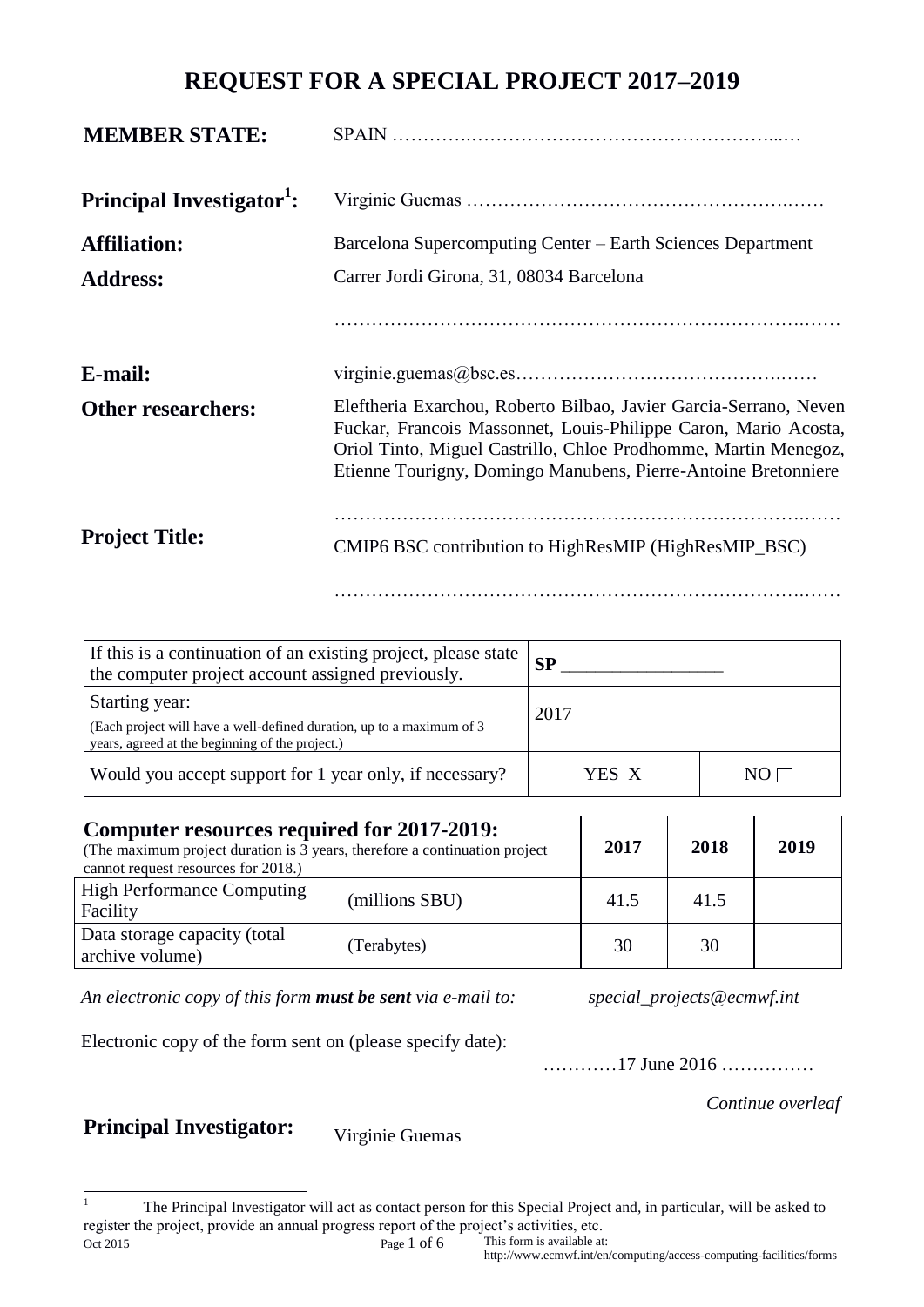# **Extended abstract**

*It is expected that Special Projects requesting large amounts of computing resources (500,000 SBU or more) should provide a more detailed abstract/project description (3-5 pages) including a scientific plan, a justification of the computer resources requested and the technical characteristics of the code to be used. The Scientific Advisory Committee and the Technical Advisory Committee review the scientific and technical aspects of each Special Project application. The review process takes into account the resources available, the quality of the scientific and technical proposals, the use of ECMWF software and data infrastructure, and their relevance to ECMWF's objectives. - Descriptions of all accepted projects will be published on the ECMWF website.*

#### **I – Scientific plan**

Recent studies have established that the typical atmospheric and oceanic resolutions used for the CMIP5 coordinated exercise (Coupled Model Intercomparison Project, phase 5) are a limiting factor to correctly reproduce climate mean state and variability. Noteworthy improvements when increasing resolutions have been obtained in the simulation of El Niño Southern Oscillation (ENSO) (Shaffrey et al. 2009, Masson et al. 2012), Tropical Instability Waves (Roberts et al. 2009), the Gulf Stream and its influence on the atmosphere (Chassignet and Marshall 2008; Kuwano-Yoshida et al. 2010), the global water cycle (Demory et al. 2014), jet stream (Lu et al., 2015), storm tracks (Hodges et al. 2011), Euro-Atlantic blockings (Jung et al 2012), tropical cyclones (Zhao et al. 2009, Bengtsson et al. 2007), tropical-extratropical interactions (Baatsen et al. 2014, Haarsma et al. 2013), monsoons (Sperber et al. 1994; Lal et al. 1997; Martin 1999), heat waves and droughts (Van Haren et al. 2015) and sea ice drift and deformation (Zhang et al 1999; Gent et al, 2010).

The main obstacle to running climate models at higher resolution is computational. Up to now, relatively few research centres have carried out such highly-demanding simulations. These were relatively short experiments, with very few or only one member and not performed in a coordinated way. The HighResMIP coordinated exercise, as part the Sixth Phase of the Coupled Model Intercomparison Project (CMIP6), offers a framework for increasing synergies and building a large multi-model ensemble of high resolution simulations with a low resolution counterpart following a common experimental protocol, i.e. a common integration period, forcing and boundary conditions. This coordinated exercise will allow for an optimization of the computing resources usage toward a common goal of identifying the robust benefits of increased model resolution based on multi-model ensemble simulations. This is the first time ever such a largely demanding computing exercise will be implemented and the largest ensemble ever built at such high resolution. The ensemble spread will allow diagnosing uncertainties and attributing them to model formulation. The CMIP6 framework ensures a high level of participation to this project. Conclusions will be highly relevant to the seasonal prediction science in general and to ECMWF activities in particular, in which the question of the added-value of increased resolution remains open.

Process-based assessment will be central to HighResMIP. The main goal is to pin down physical and dynamical reasons behind differences in model representation induced by resolution change. Such a process-based assessment is supported by the PRIMAVERA project, funded by the European commission under the H2020 framework programme in which BSC is highly involved. New diagnostics and metrics will be developed which fulfil essential criteria such as: 1) focusing on processes or feedbacks rather than large-scale performance metrics that can hide compensation of errors; 2) relying on observable variables; 3) being stable with respect to internal variability on different timescales, i.e. insensitive to the time period selected; 4) being interpretable physically; 5) being distributed in publicly released tools to ensure reproducibility. The HighResMIP simulations will focus on present-day and near-term future climate. Hence, process-based assessment will not focus on climate sensitivity but on the representation of mean state, variability and teleconnections on a wide range of timescales. The primary goal will be to determine which processes can be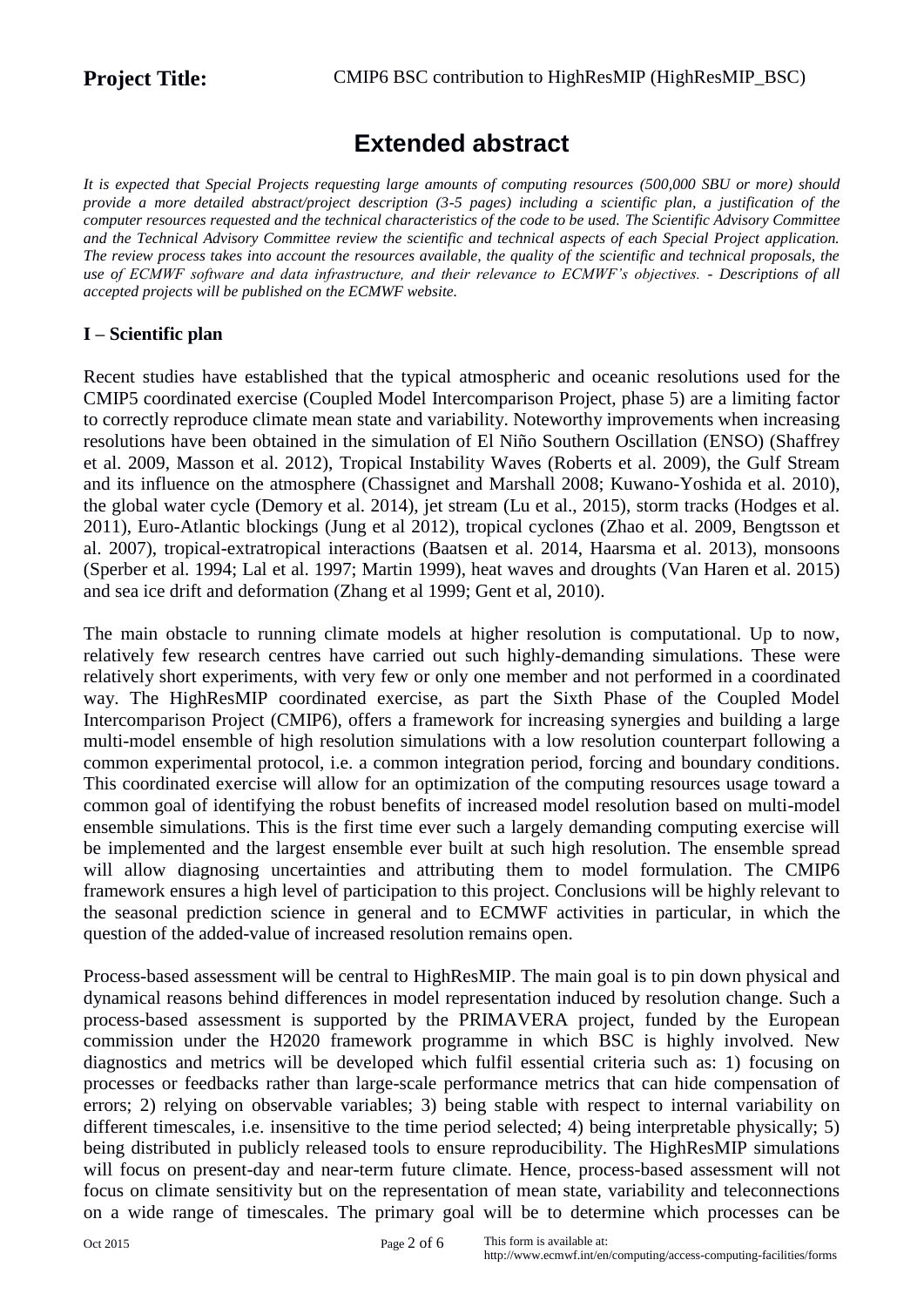represented reliably at typical CMIP5 resolutions and what is the minimum resolution required for an adequate representation of other processes as well as what are the limitations of representing such processes in lower resolution models. A wide variety of processes will be considered from global to regional scales and from the upper atmosphere down to mesoscale eddies. The applying team covers a wide range of scientific expertise which will allow focusing a wide range of process that can be affected by resolution: sea ice dynamics and thermodynamics (Neven Fuckar and Francois Massonnet), El Nino Southern Oscillation and tropical-extratropical teleconnections (Javier Garcia Serrano), monsoons and heat waves and droughts (Chloe Prodhomme), Tropical Instability Waves (Eleftheria Exarchou), the Gulf Stream and its influence on the atmosphere (Roberto Bilbao), the jet streams and Euro-Atlantic blockings (Etienne Tourigny), tropical cyclones (Louis-Philippe Caron). Within the framework of the H2020 PRIMAVERA project, strong collaboration with the MetOffice (UK), the University of Reading (UK), KNMI (Holland), SMHI (Sweden), CERFACS (France), Max Planck Institute for Meteorology (Germany), the Universite Catholique de Louvain La Neuve (Belgium), CMCC (Italy), AWI (Germany), CNR (Italy), ECMWF (UK) and the NERC (UK) will be highly beneficial to our project.

Through the HighResMIP\_BSC project, BSC plans to take part in HighResMIP using EC-Earth3.2, which corresponds to the latest available model version of the community model EC-Earth. A spectral truncation of the atmospheric model (IFS) at T511 (approx. 40 km globally) and 91 vertical levels will be used as well as grid resolution of the ocean model (NEMO3.6) of 0.25° globally (approximately 25 km) with 75 vertical levels which thickness increases from 1m below surface up to 500m in the deep ocean. Compared to the resolution of the model used in CMIP5 simulations, the horizontal resolution is increased by a factor of up to 4, with an increased number of vertical levels in both ocean and atmosphere by factors of 1.5 to 2. Accounting for the reduced time step necessary for stability, this corresponds to an increase in computing resources by a factor of about 30. BSC will be involved in the Tier 2 of the HighResMIP project. Its experimental protocol consists in running a 50 year spinup under 1950 conditions followed by: 1) a historical simulation covering the 1950-2050 period, 2) a control simulation under 1950 conditions run for 100 years. This experimental protocol has been chosen as a compromise between limiting the computational cost to ensure that a maximum number of participating institutes can afford it and allowing for a minimization (thanks to the spinup) and subtraction (thanks to the control) of the model drift. The spinup will be initialised from the EN4 ocean climatology.

|            | $\gamma$<br>$\Xi$ | M3 | ص<br>M <sub>5</sub> | $\infty$<br>M | ⊂<br>$\overline{\phantom{0}}$<br>$\mathbb{S}^2$ | $\mathbf{\Omega}$<br>$\overline{\phantom{0}}$<br>$\overline{\phantom{0}}$<br>$\mathbf{z}$ | ₹<br>$\overline{\phantom{0}}$<br>$\mathfrak{c}$<br>$\overline{\mathbf{N}}$ | ७<br>$\overline{\phantom{0}}$<br>n<br>$\overline{\Xi}$ | $\infty$<br>$\overline{\phantom{0}}$<br>∼<br>$\overline{\phantom{0}}$<br>$\blacktriangledown$<br>∠ | $\Omega$<br>$\sigma$<br>$\Sigma$ | $\mathbf{\sim}$<br>$\mathbf{\sim}$<br>$\overline{\phantom{0}}$<br>$\Sigma$ | $\mathcal{C}$<br>$\widetilde{\phantom{a}}$<br>$\overline{\text{M2}}$ |
|------------|-------------------|----|---------------------|---------------|-------------------------------------------------|-------------------------------------------------------------------------------------------|----------------------------------------------------------------------------|--------------------------------------------------------|----------------------------------------------------------------------------------------------------|----------------------------------|----------------------------------------------------------------------------|----------------------------------------------------------------------|
| Spinup     |                   |    |                     |               |                                                 |                                                                                           |                                                                            |                                                        |                                                                                                    |                                  |                                                                            |                                                                      |
| Control    |                   |    |                     |               |                                                 |                                                                                           |                                                                            |                                                        |                                                                                                    |                                  |                                                                            |                                                                      |
| Historical |                   |    |                     |               |                                                 |                                                                                           |                                                                            |                                                        |                                                                                                    |                                  |                                                                            |                                                                      |

*Table* 1*: Approximate schedule of the experiments to be performed. M5 stands for Month 5.*

#### **II – Justification of the computing resources requested**

The HighResMIP Tier 2 experimental protocol makes 50 years of spinup, 100 years of control simulation and 100 years of historical simulation, i.e. a total of 250 years of simulation. These experiments will follow the schedule indicated in Table 1. They will be run with EC-Earth 3.2 in configuration ORCA025L75 – T511L91 (described in section I). The low resolution counterpart will be performed using national resources.

Table 2 summarized the computing resources needed to run these experiments, which comprise between 150 and 300 chunks of 4 month length, to reach 50 or 100 years of simulations respectively.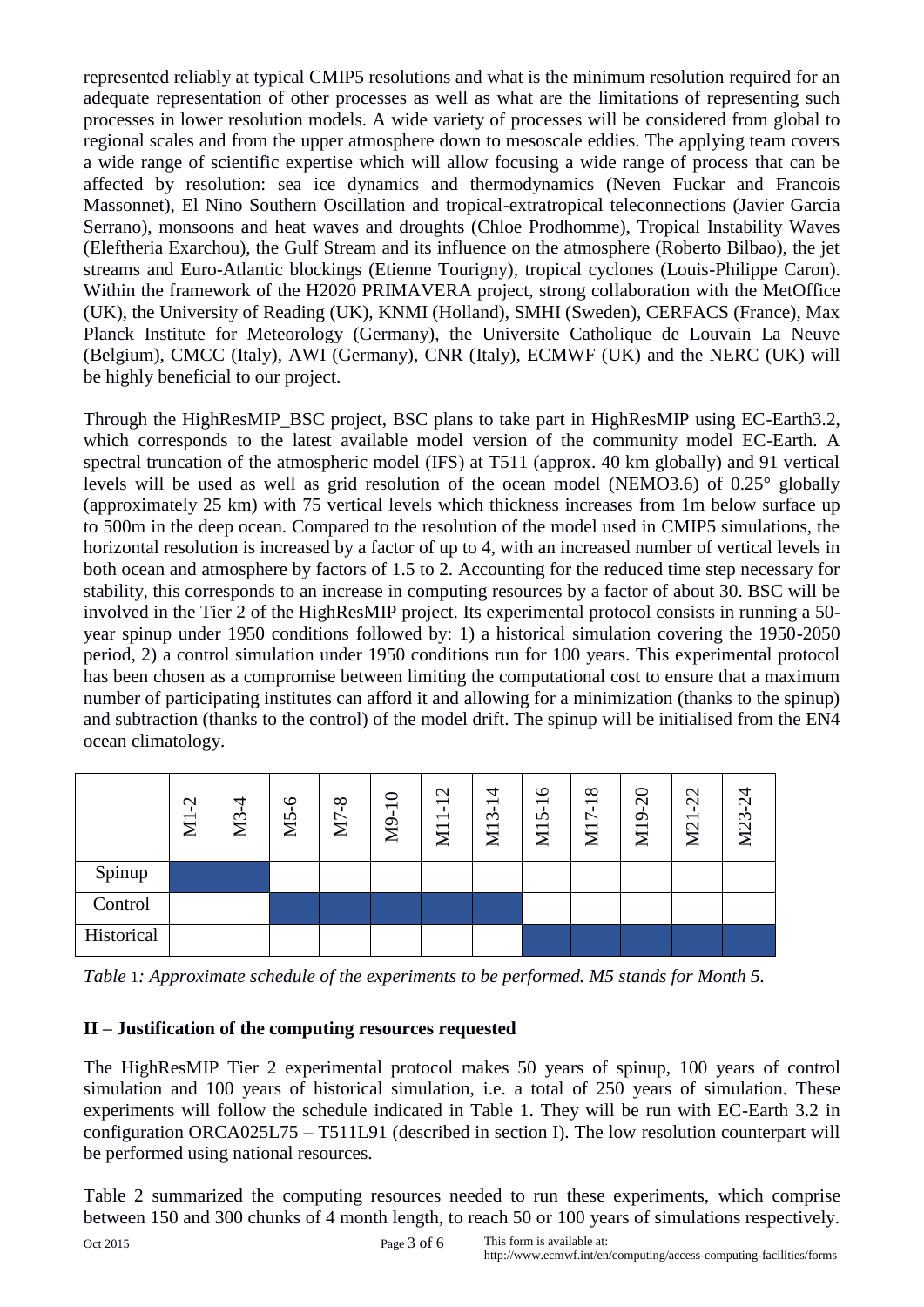The two 100-year long simulations can be run independently and simultaneously depending on the machine load. These experiments use the HR EC-Earth3.2 configuration. Its cost, for a four-month simulation requires a wall-clock time of 4 hours (14400 seconds).

Several tests have been done within the framework of the SPESICCF project in order to evaluate the performance of EC-Earth, evaluating different metrics such as SpeedUp, Efficiency and Energy consumed. The results of these tests show that optimum performance is obtained when using 1730 for the high resolution coupled experiments. These values provide a compromise between the required amount of resources and the computational cost, taking into account the scalability of the parallel application and the average load of the platform.

| Run type          | # Runs $# Steps/Run$ | Walltime/Step | $#$ SBU / Step | <b>Total SBU</b> |
|-------------------|----------------------|---------------|----------------|------------------|
| Spinup            | 150                  | 14400 (sec)   | 112000         | 16800000         |
| Control           | 300                  | 14400 (sec)   | 112000         | 33600000         |
| <b>Historical</b> | 300                  | 14400 (sec)   | 112000         | 33600000         |
| Total             |                      |               |                | 79000000         |

#### *Table 2: Cost of the experiments proposed.*

The final estimate is for a total request of 83 million SBU, which includes the numbers described in Table 2 plus a small buffer of 5% to account for failing jobs that will need to be repeated. Regarding storage space, we estimate about 1Tb of output per year of simulation, given the substantial requirements of HighResMIP in terms of output variables and their frequency. This would make a total of 250Tb generated by the project. The experiments will be run using Autosubmit, the launching and monitoring solution developed by the applying team that allows the remote submission of EC-Earth and NEMO experiments. Autosubmit includes in the workflow of the experiments a job that retrieves the data back to the Department data storage as soon as each chunk of simulation has completed. This means that the actual storage space that will be required will approach a figure ten times smaller than the total outputs generated, i.e. about 30Tb.

### **III – Technical characteristics of the code to be used**

EC-Earth3 is a global coupled climate model, which integrates a number of components in order to simulate Earth systems. EC-Earth3 consists of two main components which are coupled using a library known as OASIS3-CMT. These two main components are the IFS model for the atmosphere, developed by the ECMWF, and NEMO for the ocean, developed by the European consortium. EC-Earth uses the MPI paradigm in order to distribute the workload on a supercomputer, using a specific number of task or processes for NEMO and IFS, the OASIS3-CMT coupling is used to communicate directly IFS and NEMO. It is essential to configure and build a separate executable for each one of them. The resolution proposed  $(T511: ~-425,000$  grid points, ORCA025:  $~-1,475,000$  grid points) will help efficiently share calculations between 1000-1500 sub-domains, increasing the range of efficient compute-core usage per model executable. For IFS there is a possibility to activate an OpenMP switch but, in this case, the implemented MPI should be thread-safe. IFS generates the output in GRIB format and NEMO in NetCDF, while OASIS3 does not generate any output. At the end of a simulation the three components always generate restarts separately (IFS in binary, and NEMO and OASIS3 in NetCDF format).

For configuring and building the model executables, GNU make 3.81 or 3.81+, FORTRAN 77/90/95 compliant compiler with pre-processing capabilities and NetCDF4 deployed with HDF5 and SZIP are needed. A newly designed tool for automatic build configuration called "ec-conf" can be used. This useful tool requires Python 2.4.3 or 2.4.3+ (although it does not work yet with Python 3.0+). For NEMO, the FCM bash and perl mechanism is essential, as it is the I/O GRIB\_API 1.9.9 or 1.9.9+ and GRIBEX 370 mechanism that are needed for IFS. To test the model with the run scripts, GNU date (64-bit) is also required.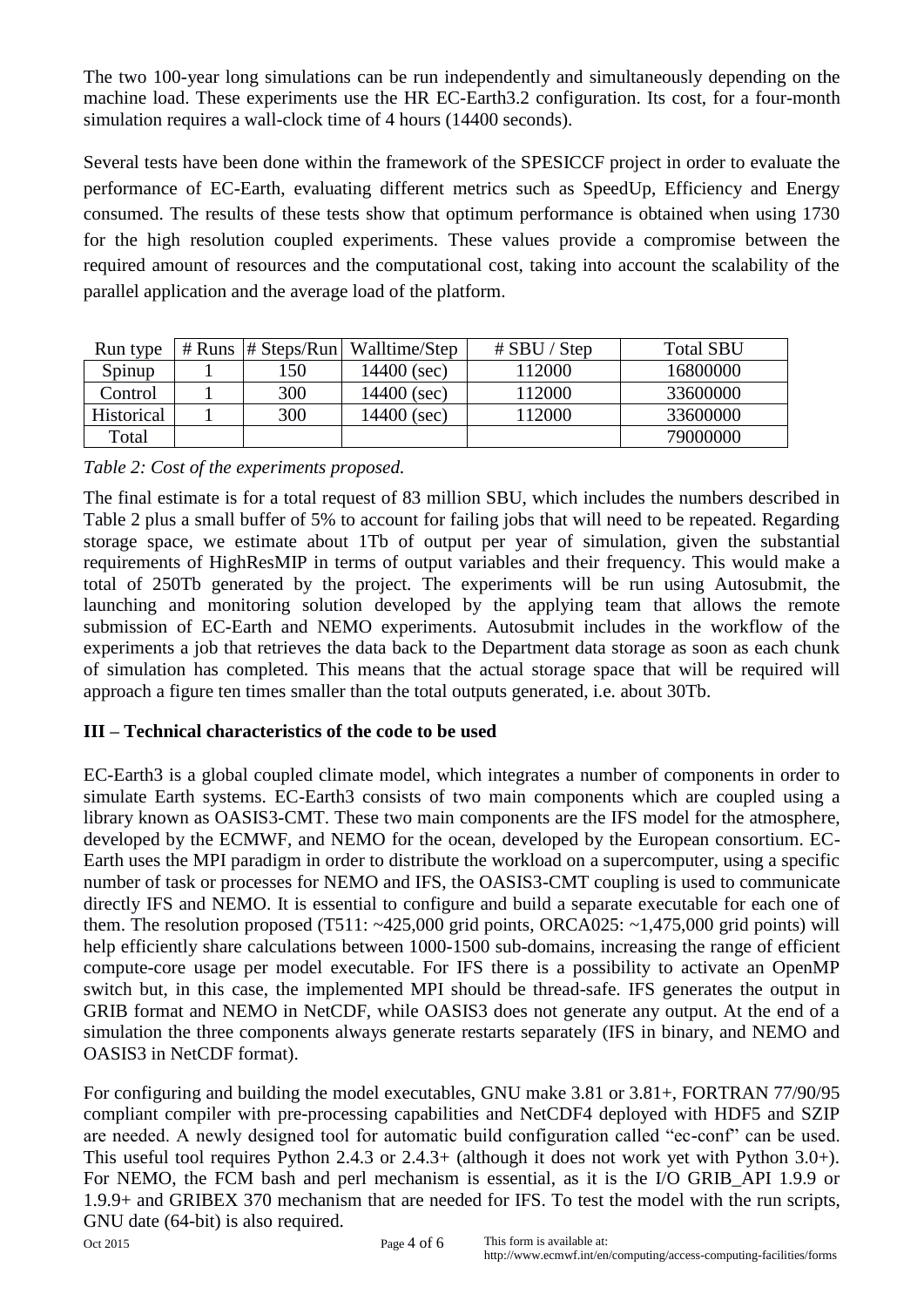The simulations will require MPI libraries and runtime facilities (MPICH2, MPICH-MX, HP-MPI, OpenMPI, INTEL-MPI), optimization and data handling tools, such as BLAS, LAPACK, HDF4, HDF5, NETCDF, PARMETIS, SCALAPACK, P-NETCDF, UDUNITS, GRIB\_API, CDFTOOLS v2, CDO, NCO and general configurations tools, such as PERL, PYTHON, AUTOCONF and AUTOMAKE.

The Autosubmit software (Asif et al., 2014) will be used to manage the workflow and ensure a uniform and optimal use of the resources. Our simulations offer flexibility as they comprise 2 independent 100-year long simulations which can run in parallel for an optimal use of the computing resources. The data storage and data transfer can be organized with a disk space of 10 TB in the "scratch" file system. This required scratch space is motivated by the large amount of output to be generated. These output data will be transferred immediately locally. Around 500 GB of "home" space will be required to host the code and its modified versions.

#### **IV – References**

- *Asif, M., A. Cencerrado, O. Mula-Valls, D. Manubens, F.J. Doblas-Reyes and A. Cortés (2014). Impact of I/O and data management in ensemble large scale climate forecasting using EC-Earth3. Procedia Computer Science, 29, 2370-2379, doi:10.1016/j.procs.2014.05.221.*
- *Baatsen, M., R. J. Haarsma, A. J. Van Delden, H. De Vries, 2014: Severe autumn storms in future western Europe with a warmer Atlantic ocean. Clim. Dyn., 45, 949-964. DOI:10.1007/s00382-014- 2329-8*
- *Bengtsson, L., K. I. Hodges, M. Esch, N. Keenlyside, L. Kornblueh, J.-J. Luo, and T. Yamagata, 2007: How may tropical cyclones change in a warmer climate? Tellus, 59A, 539-561.*
- *Chassignet, E.P., and D. P. Marshall, 2008: Gulf stream separation in numerical ocean models. In: Hecht, M., Hasumi, H. (eds.), Eddy-Resolving Ocean Modeling, AGU Monog. Ser., 39-62.*
- *Demory, M.-E., et al. (2014). The role of horizontal resolution in simulating drivers of the global hydrological cycle. Clim. Dyn., 42, 2201-2225.*
- *Gent, P. R., S. G. Yeager, R. B. Neale, S. Levis, and D. A. Bailey, 2010: Improvements in a half degree atmosphere/land version of the CCSM. Clim. Dyn., 34, 819–833, doi:10.1007/s00382-009- 0614-8.*
- *Haarsma, R.J., W. Hazeleger, C. Severijns, H. de Vries, A. Sterl, R. Bintanja, G.J. van Oldenborgh and H.W. van den Brink, 2013: More hurricanes to hit Western Europe due to global warming. Geophys. Res. Lett. doi:10.1002/grl.50360.*
- *Hodges, K. I., et al., 2011: A comparison of extratropical cyclones in recent re-analyses ERA-Interim, NASA MERRA, NCEP CFSR, JRA-25. J. Clim., 24, 4888-4906.*
- *Jung, T., et al., 2012: High-resolution global climate simulation with the ECMWF model in project Athena: Experimental design, model climate, and seasonal forecast skill. J. Clim., 25, 3155-3172.*
- *Kuwano-Yoshida A, Minobe S, Xie S-P, 2010: Precipitation response to the Gulf Stream in an Atmospheric GCM. J. Clim 23, 3676–3698.*
- *Lal, M., U. Cubasch, J.P. Perlwitz, and J. Waszkewitz, 1997: Simulation of the Indian monsoon climatology in ECHAM3 climate model: Sensitivity to horizontal resolution. Int. J. Climatol., 17, 847-858*
- *Martin, G. M., 1999: The simulation of the Asian summer monsoon, and its sensitivity to horizontal resolution, in the UK meteorological office unified model. Q.J.R. Meteorol. Soc., 125: 1499–1525. doi:10.1002/qj.49712555703*
- *Masson, S., P. Terray, G. Madec, J.-J. Luo, T. Yamagata, and K. Takahashi, 2012: Impact of intradaily SST variability on ENSO characteristics in a coupled model. Climate Dynamics, 39, 681-707*
- *Roberts, M. J., et al., 2009: Impact of Resolution on the Tropical Pacific Circulation in a Matrix of Coupled Models. J. Clim., 22, 2541-2556.*
- *Zhao, M., et al., 2009: Simulations of Global Hurricane Climatology, Interannual Variability, and Response to Global Warming Using a 50km Resolution GCM. J. Climate, 33, 6653-6678.*
- *Shaffrey, L. C., et al., 2009: U.K. HiGEM: the new U.K. High-Resolution Global Environment Model-model description and basic evaluation. J. Clim., 22,1861-1896.*